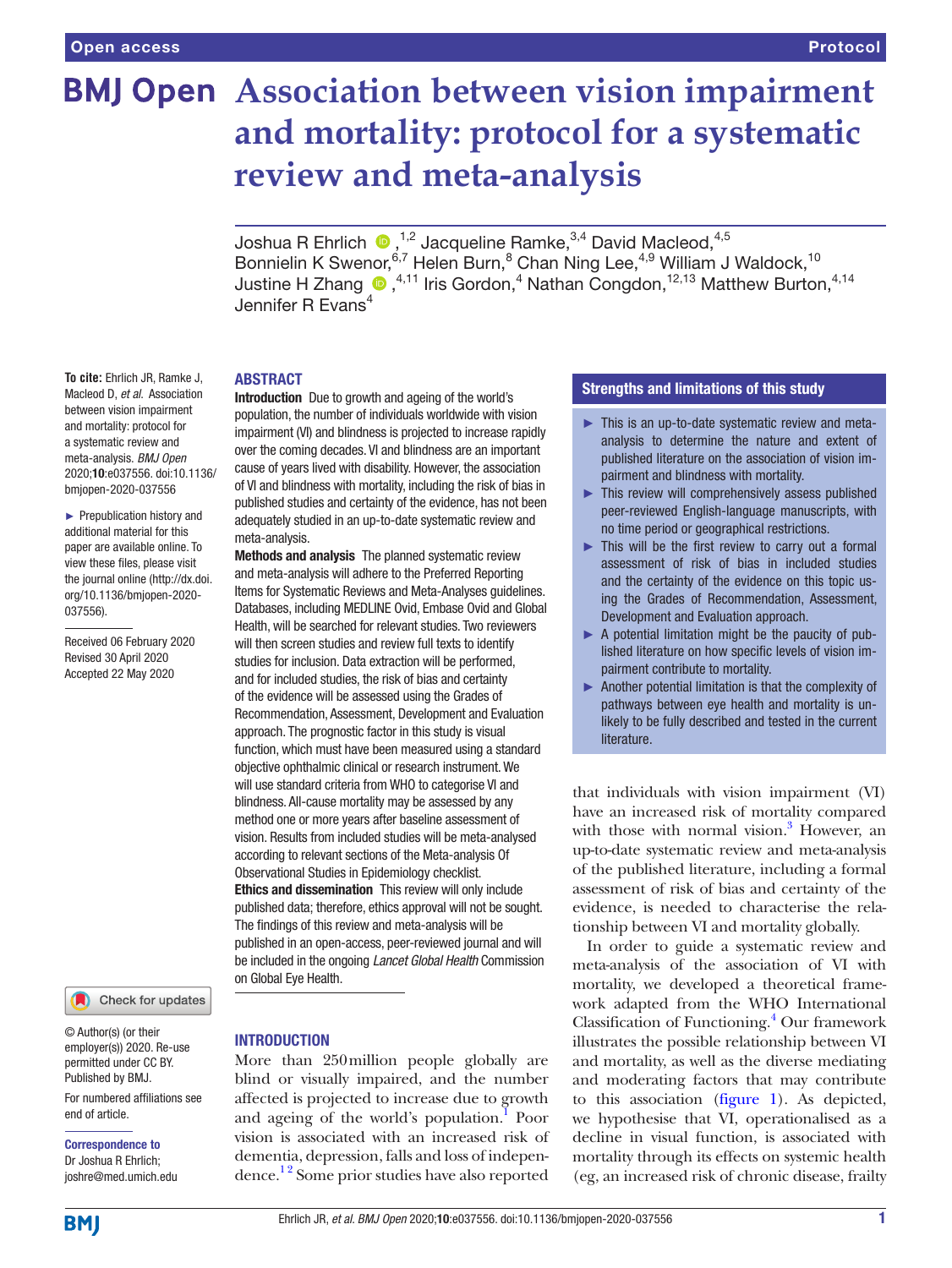

<span id="page-1-0"></span>Figure 1 Theoretical framework for the association of vision impairment and mortality. This figure presents the hypothesised relationships between vision impairment and mortality that inform the systematic review and metaanalysis. \*Conditions such as cardiovascular disease, diabetes, hypertension and stroke that increase the risk of both vision impairment and mortality. Adapted from the model of disability in international classification of functioning, disability and health:ICF. Geneva:WHO;2001. ICF, International Classification of Functioning.

and decreased functional status). Factors such as participation (social, physical, daily activities) both impact and are impacted by visual and systemic health (eg, VI increases the risk of social isolation, which in turn affects overall health). Finally, individual-level traits, environmental and health system characteristics, smoking and conditions with both ocular and systemic manifestations (eg, cardiovascular disease, diabetes, hypertension, stroke) may simultaneously increase the risk of both VI and mortality.

A prior systematic review and meta-analysis published in 2016 summarised findings from 29 prospective studies that assessed the association between vision and the risk of mortality.<sup>3</sup> That study reported that the risk of death was 36% higher in the group with the highest level of VI compared with those without VI, and that for each 0.1 increment change in logarithm of minimum angle of resolution (logMAR) the risk of death increased by 4%. However, the study had several limitations. First, it did not assess or account for the level of bias in included studies or certainty of the evidence. Additionally, three included studies assessed VI based on billing codes, and seven used self-reported VI rather than objective quantifiable measures. Self-reported visual function may reflect a distinct latent construct,<sup>5</sup> in which case the pooled analysis of studies that assessed visual function objectively and subjectively may bias results in an unpredictable fashion. The highest level of VI was used as a predictor of mortality even though VI categories varied from study to study. Search terms also did not include specific eye conditions (eg, glaucoma or cataract), so studies of the association between mortality and VI due to these conditions may have been omitted. Finally, several prospective studies have been published in recent years that report the association between VI and mortality

in geographic regions, such as sub-Saharan Africa, that were under-represented in the prior systematic review and meta-analysis.

The study described in this protocol will seek to provide an updated review of the literature and estimate of the effect of VI on the risk of mortality. Notably, the complex pathways that may mediate the association between VI and mortality may not have been fully described or tested in prior studies, though doing so will be an important future step toward optimising outcomes for those with VI and blindness. By including an assessment of the risk of bias to inform an overall judgement of the certainty of the evidence, and by considering newly published studies from under-represented geographical regions, this systematic review and meta-analysis will make an important contribution to global eye health.

#### Objectives/review questions

This systematic review and meta-analysis will aim to answer the following questions:

- 1. What is the extent, strength and quality of the published evidence that VI is associated with the risk of all-cause mortality?
- 2. To what degree does VI affect the risk of all-cause mortality, and does this risk vary based on level of visual function?

#### Methods and analysis

#### Protocol and registration

This work was undertaken as part of the *Lancet Global Health* Commission on Global Eye Health. We have drawn on the PROGnosis RESearch Strategy framework for prog-nosis research in developing this protocol.<sup>[6](#page-4-4)</sup> The protocol has been registered prospectively with the Open Science Framework (OSF) registry and can be viewed at: [http://](http://osf.io/weu96) [osf.io/weu96.](http://osf.io/weu96) Any future amendments to the protocol will be noted in the OSF registration. Results of the systematic review and meta-analysis described herein will be reported according to the relevant section of the Preferred Reporting Items for Systematic Reviewa and Meta-Analyses (PRISMA) checklist for systematic reviews.<sup>[7](#page-4-5)</sup> The completed PRISMA-Protocols checklist is presented in [online supplementary](https://dx.doi.org/10.1136/bmjopen-2020-037556)  appendix  $1.8$  $1.8$ 

# Search method for identification of studies

## Electronic searches

We will search the following electronic databases:

- 1. MEDLINE Ovid (1946–2020).
- 2. Embase Ovid (1980–2019).
- 3. Global Health (1973–2020).

The full electronic search strategy for MEDLINE Ovid is included in [online supplementary appendix 2.](https://dx.doi.org/10.1136/bmjopen-2020-037556) We will not limit the search by date. Articles will be included if they were published before 1 February 2020. As noted above, the search will be limited to English language articles and will not include conference abstracts or grey literature.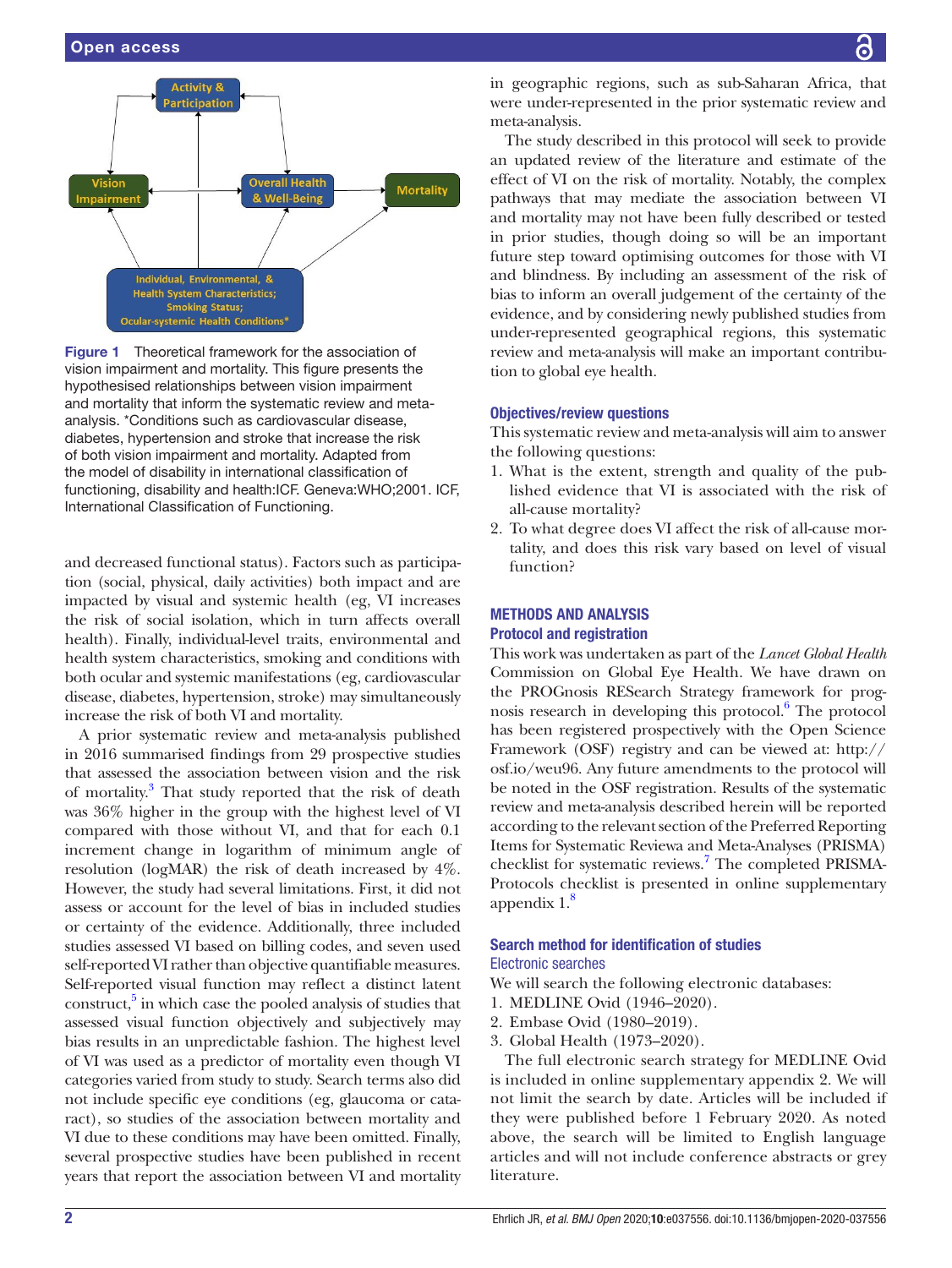#### Searching other resources

We will identify additional studies by searching the reference lists of relevant publications identified through the electronic searches and by searching any prior review articles on this topic.

#### Criteria for considering studies to review Types of studies

We will include published prospective and retrospective cohort studies with a baseline assessment of the exposure (vision) and longitudinal assessment of the outcome (allcause mortality) over a period of at least 1year. Since age is a strong risk factor for mortality and VI, estimates of the effect of VI on mortality risk must be age adjusted. Interventional studies and studies where all participants had a specific systemic disease (eg, diabetes) will be excluded due to the difficulty of separating the possible effect of VI on mortality from the effect of an intervention or systemic disease on mortality. Only peer-reviewed articles published in English will be included. We will not include grey literature or conference abstracts. We will consider publications from all years and geographical regions.

#### Types of participants

Men and women aged 40 years and above at the time of enrolment will be eligible for inclusion. We are restricting the population to this age group of because of the low rate of mortality in younger individuals.

#### Types of prognostic factors

The prognostic factor in this study is visual function. Visual function must have been measured using a standard objective ophthalmic clinical or research instrument, including, but not limited to visual acuity, visual fields, contrast sensitivity and stereoacuity. If a study contains data on the effect of multiple measures of visual function (eg, visual acuity and visual fields), we will report each of these and they will be included in the meta-analysis. Studies where visual function was self-reported or determined based on billing codes will not be included.

We will consider several cut-points:

- 1. For visual acuity, we will consider presenting binocular visual acuity or visual acuity in the better-seeing eye (if both are reported we will use the binocular measurement). Definitions of VI will be based on the categories of VI in the WHO International Classification of Diseases.<sup>[9](#page-4-7)</sup> People with each of the following categories of VI will be compared with those with better vision.
	- a. Mild VI or worse will be defined as visual acuity  $< 6/12$ .
	- b. Moderate VI or worse will be defined as visual acuity  $<\frac{6}{18}$ .
	- c. Severe VI or worse will be defined as visual acuity  $<\frac{6}{60}$ .
	- d. Blindness will be defined as visual acuity <3/60.
- 2. For other measures of vision, we will adopt studyspecific definitions of VI since standardised definitions do not exist or are not widely used.

We will use the definitions of VI and blindness reported in the included studies that most closely correspond to these definitions. However, we anticipate heterogeneity in these measures across studies. For example, studies may vary in whether they consider uncorrected, presenting or best-corrected visual acuity; they may include measures of visual fields, stereoacuity and/or contrast sensitivity in their definition; they may consider the worse-seeing eye, betterseeing eye or binocular visual acuity; and they may employ different categorical definitions of VI and blindness. We will be inclusive but will explore this heterogeneity in metaregression analyses (see Meta-regression section). When available, we will also use continuous measures of vision (eg, logMAR or log contrast sensitivity) in our analyses.

#### Types of outcome measures *Outcome*

1. The outcome is all-cause mortality one or more years after baseline assessment of vision. Mortality may be reported using different measures of effect size and we will include all measures.

Ascertainment of death may be made by any method, including but not limited to review of vital records (eg, death certificates) or report by an informant. We have chosen to include studies that ascertained death by informant report since not all countries provide access to complete vital records and we seek to include studies from all regions of the world. If sufficient data are available, we will consider performing analyses to determine the association between VI and cause-specific mortality.

#### Measures of effect

To determine the association between VI and mortality, we will extract age-adjusted measures of effect reported in each included study. All measures of effect must be age adjusted. When available, we will extract measures that have adjusted for other theoretical confounders (eg, socioeconomic status, smoking status, cardiovascular disease, diabetes, hypertension, stroke) as depicted in our conceptual framework (figure). To the extent that it is possible to do so, we will choose measures of effect that are not adjusted for likely mediators on the pathway between VI and mortality, such as overall health or functional status.

#### Data collection and analysis

#### Selection of studies

Two review authors will independently screen search results based on title and abstract and will remove reports that clearly do not fall into the scope of this review. Disagreements will be resolved by discussion and consultation with another author as needed. We will acquire the full text of all publications appearing to potentially meet criteria for inclusion in this review. Two review authors will screen all of these reports for method of visual function assessment, type of study design, duration of follow-up, and ascertainment of death. Any disagreements will be discussed and if they cannot be resolved will be arbitrated by a third review author. Screening of search results will be conducted using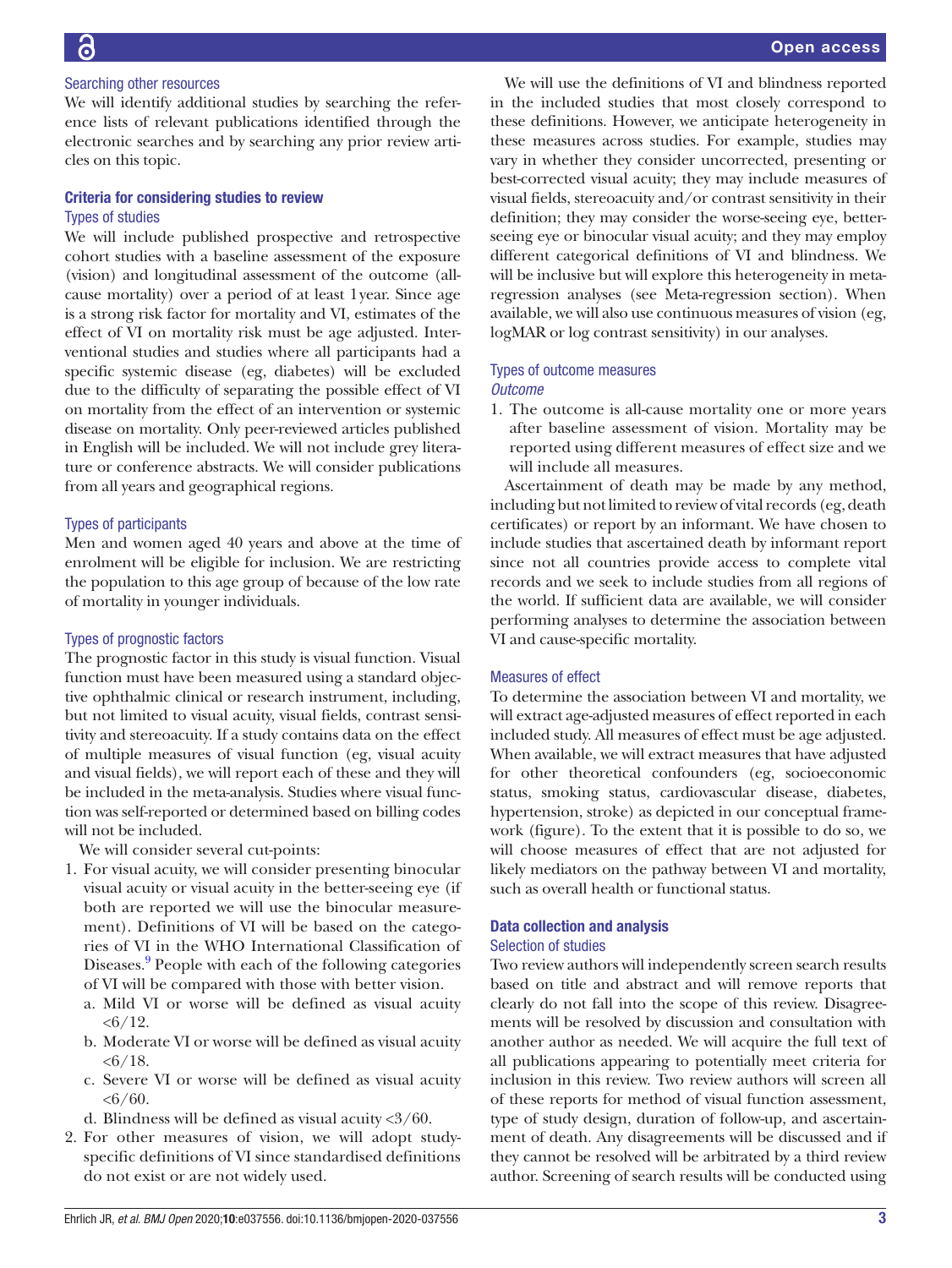Covidence systematic review software (Veritas Health Innovation, Melbourne, Australia; available at [www.covidence.](www.covidence.org) [org\)](www.covidence.org).

#### Data extraction and management

Data extraction will be guided by the relevant sections of the CHecklist for critical Appraisal and data extraction for Systematic Reviews of prediction Modelling Studies checklist.<sup>10</sup> Two review authors will independently extract the following data from each included study: study design, participant characteristics, study population and size, study setting, study dates, follow-up duration, diagnostic and ascertainment methods, study attrition, estimates of effect size, and standard errors. Disagreements will be resolved by discussion and consultation with another author as needed; if they cannot be resolved they will be arbitrated by a third review author. The types of data likely to be reported as estimates of effect size include hazard ratios, risk ratios, rate ratios, standardised mortality ratios, cumulative incidence rates, proportions, survival curves and/or ORs. Data extraction and management will be conducted using Covidence systematic review software.

#### Assessment of risk of bias

Two reviewers will independently assess the risk of bias in each included study using the Quality in Prognostic Studies (QUIPS) tool.<sup>[11](#page-4-9)</sup> They will assess study participation, attrition, prognostic factor measurement, outcome measurement, confounding and statistical analysis and reporting. Likely confounders include systemic health conditions that increase risk of VI and mortality (eg, diabetes), access to medical care, socioeconomic status and smoking status. For each QUIPS domain, we will assign a rating of low, moderate or high risk of bias. Ratings of each of the domains in QUIPS will be considered to provide an overall risk of bias assessment for each study. Only studies receiving a rating of low risk of bias in all of the aforementioned domains will be given an overall 'low' rating; any study that received one or more ratings of high risk of bias will receive an overall 'high' rating; other studies will receive an overall 'medium' risk of bias rating.

#### Measures of association

We will extract summary measures of the association between VI and risk of mortality. We anticipate that some studies will report an overall event rate for the study period, while others may provide estimates of effect size. For all estimates, we will extract SEs; if they are not reported we will extract 95% CIs and use these to calculate standard errors. As noted, we will preference measures that are adjusted for theoretical confounders but not mediators of the association between VI and mortality. We will extract definitions of VI and blindness to permit analyses based on specific levels of VI or blindness, insofar as there are sufficient data available to do so.

#### Dealing with missing data

We will include studies that follow individuals with and without VI (or with varying levels of VI) for 1 or more years and report the proportion who died, even if there are missing data. If all of the necessary information are not found in a published study, for articles published in 2010 or later we will email the corresponding author to solicit further information. If we are unable to obtain the necessary information, we will document in the review that we attempted to contact the study authors. We will consider the sensitivity of our meta-analysis to the effect of missing data. We will analyse the data that is available rather than imputing missing data. We will document and discuss the possible effect of missing data on each study and on the overall review and meta-analysis.

#### Assessment of heterogeneity

Clinical heterogeneity will be assessed by comparing key participant characteristics at the study level (eg, age, sex, ocular diagnoses). Methodological heterogeneity will also be considered, including a comparison of the risk of bias of included studies. We will assess statistical heterogeneity by inspecting forest plots and through inspection of the  $I^2$  and τ<sup>2</sup> statistics to examine the proportion of heterogeneity across studies that is due to chance. If high levels of heterogeneity are detected  $(I^2 > 50\%)$ , we will explore likely sources of this heterogeneity (see the Meta-regression section). We will also assess small study effects, one of which may be publication bias, by preparing a funnel plot, $12$  which is a scatter plot of effect size versus precision (SE).

#### Data synthesis

#### Data synthesis and meta-analysis approaches

Methods and results of our meta-analysis will be guided by relevant sections of the Meta-analysis Of Observational Studies in Epidemiology checklist.<sup>13</sup> Meta-analyses will be performed using a random-effects, generic inverse variance meta-analysis model in Stata V.16 (StataCorp). Randomeffects, rather than fixed effects, models will be used since it is likely that the true effect of VI on mortality varies from study to study due to differences in study populations and contexts. The meta-analysis will be summarised using the pooled estimate, its 95% CI, and between study variance  $(\tau^2)$ . The meta-analysis will be performed and results will be reported for adjusted effect estimates. We will conduct meta-analyses separately for the different types of effect measures (eg, HRs, ORs and risk ratios). The log of each study estimate and its confidence intervals will be used to determine the study SE; these will be then pooled using random-effects meta-analysis before taking the exponent of the results to present the pooled effect estimate on the original scale. We will assess and report the overall quality of evidence from our meta-analysis using the modified Grades of Recommendation, Assessment, Development and Evaluation tool[.14](#page-4-12)

#### Meta-regression

Where data permit, we will investigate the relationship between the following covariates and effect size using random-effects meta-regression:

 $\blacktriangleright$  Sex,